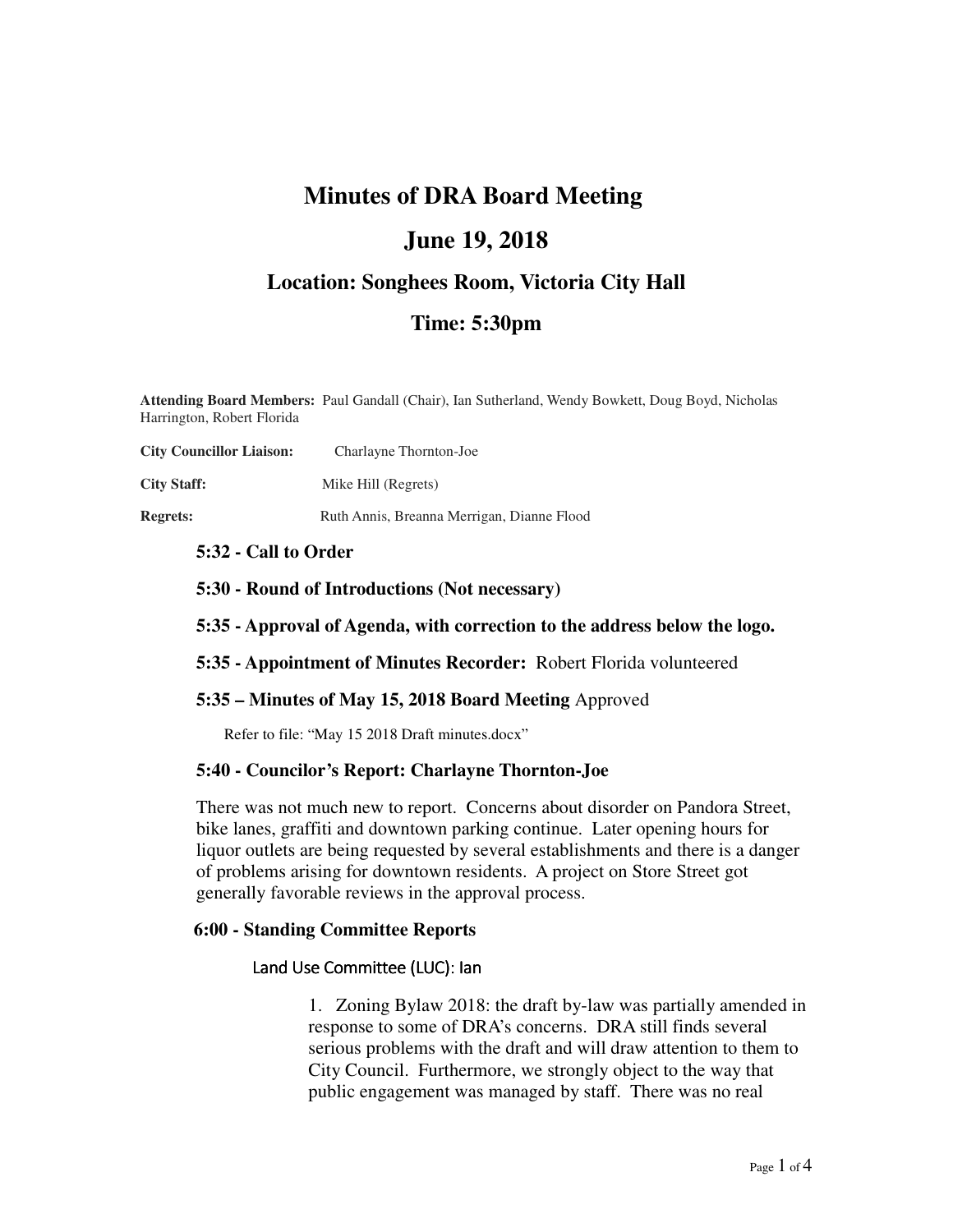feedback to the public, and the City's guidelines were not followed. In general DRA feels that public engagement in the City's processes is not really engagement at all. It often seems to us to be mere window dressing in that the staff simply ignores most comments from the public that do not reflect from their plans. We will continue to express our concern on this to staff and Council.

2. Ship Point. The LUC finds the proposed plan very poor. Among several defects, we note that only 9% of the area will be green space, and most of that not appropriate for pedestrian use. DRA will address Council on this issue. Ian Sutherland and committee will draft our detailed response.

3. 812 Wharf St – Milestone's: This request involves formalizing the size of the patio on city property that has been leased to Milestones. At first, the LUC did not think a CALUC should have been necessary as it seemed to be just a matter of regularizing past practice, which has generated no complaints in the last years. (Subsequent to the Board Meeting a CALUC was convened, and no members of the public appeared, as we had expected. On further investigation, the LUC thinks that more scrutiny is required as it could be that the restaurant has incrementally increased the patio size over the years without formal approval or paying higher fees. We are looking into the situation.)

4. Pacific Mazda site – Jawl Residential. DRA strongly feels that the request to transfer unused density to another adjacent site would set a very bad precedent. A letter will be sent on this very important issue.

5. Old Town Design Guidelines. The process continues and DRA LUC will participate.

6. 910 Government – Land use contract (secretary note…I do not have any thing on this, help please, REF)

7. Policy pieces. Working on them.

## **Community Development Committee (CDC): Wendy**

1. Car Free Day - Sun 17 Jun. This went well: our volunteers who worked the table had a good time and we signed up 10 new resident and 11 non-resident members. However, we were understaffed, and if our involvement is to continue (and it really should), we need more help at the table in the future.

2. VicMatters: Livability Survey No report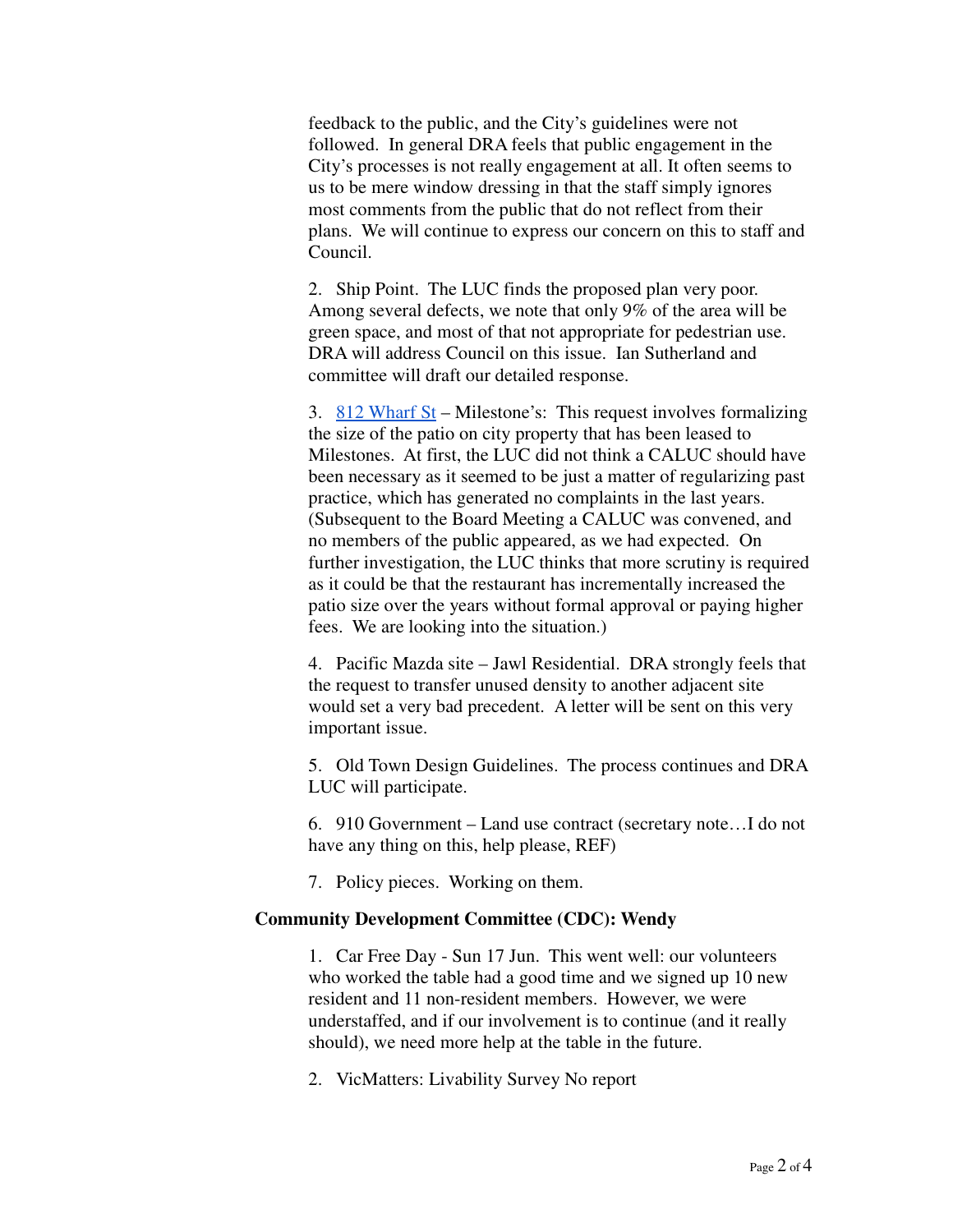3. Get Downtown - Thurs 31 May - Courtney Room. This event went very well. We sold about \$90 in tickets. Next event, Amanda may organize one, wait for details.

4. VicMatters: Election Events. No report

5. Eats&Beats - Wed 8 Aug—it has been confirmed that Lucky Bar will be the partner, and the venue will be Commercial Alley. We will be calling for volunteers etc. Wait for details.

## **Governance Committee (GC): Wendy**

No report

## **Urban Livability Committee (ULC): Nicholas**

It was agreed to go ahead with a banner for the garden. It should prominently display the DRA logo, the Garden Logo, and the City of Victoria Logo. Nicholas will manage this endeavour. On June 23 there was a pollinator event at the Garden.

## **6:30 - Ad Hoc Committee Reports**

## **Membership Committee (MC): Dianne**

No Report

## **6:35- External Meeting Reports**

#### **Victoria Community Association Network (VCAN): Paul/Doug**

No Report

## **900 Block Pandora GNA: Paul**

Paul confirmed aspects of Charlayne's report. There are real concerns about increased homeless population and activity as well as much more tagging on the block.

## **Late Night Action Committee: Paul/Ian**

Vroom, vroom. The perennial problem of loud pipes on motorcycles is worse now that the weather has improved. There seems to be no appetite in the police or the city council to do anything serious to solve this. How many years have we been plagued?

## **Downtown Service Providers: No Current Representative:**

Charlayne suggested that DRA does not really need to be on this group, but that our participation in the 900 block of Pandora GNA group is worthwhile.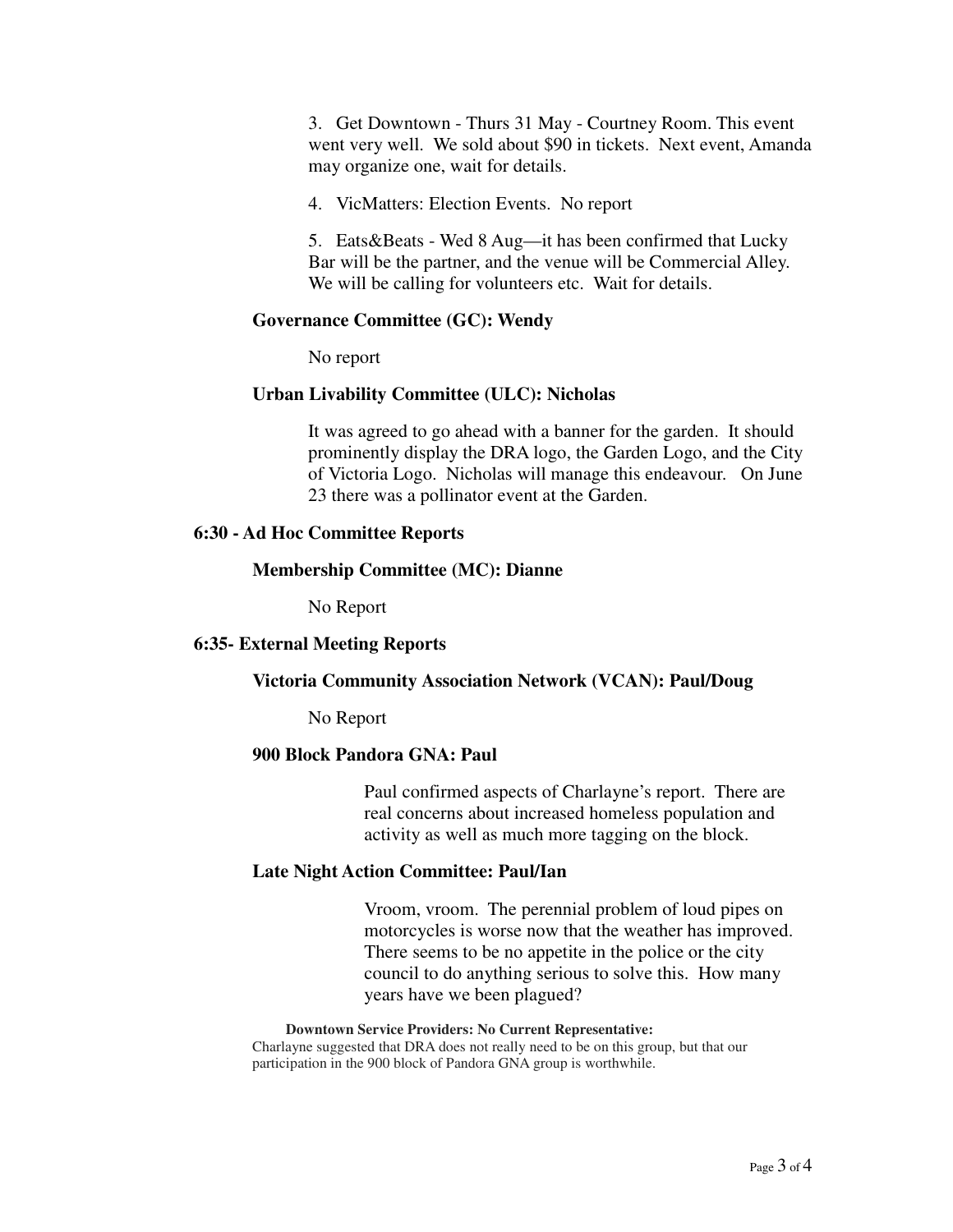## **6:40 - Business Arising from Minutes**

**1) Internet Service Provider Billing** No Report

**2) Acknowledgement of Territorial Status** Deferred to next meeting

**3) Truth and Reconciliation Project** Deferred to next meeting

**4) Website Update** Nicholas, Erica, and Ian have seen to it that the website was updated. Thanks, team. Should more be done?

**5) My Great Neighborhood Grant 2018** No report.

**6) Yates Street Community Garden Branding and Website** See Urban Livability report above.

**7) Ad Hoc Budget Committee** Deferred to Mike Hill's return.

**6:50 - New Business** None

## **7:00 – City Liaison Report: Mike Hill**

No report. Refer to file: "Downtown June 2018 Update.pdf"

**Meeting adjourned at:** 6:57 pm

**Date of next Meeting:** July 17, 2018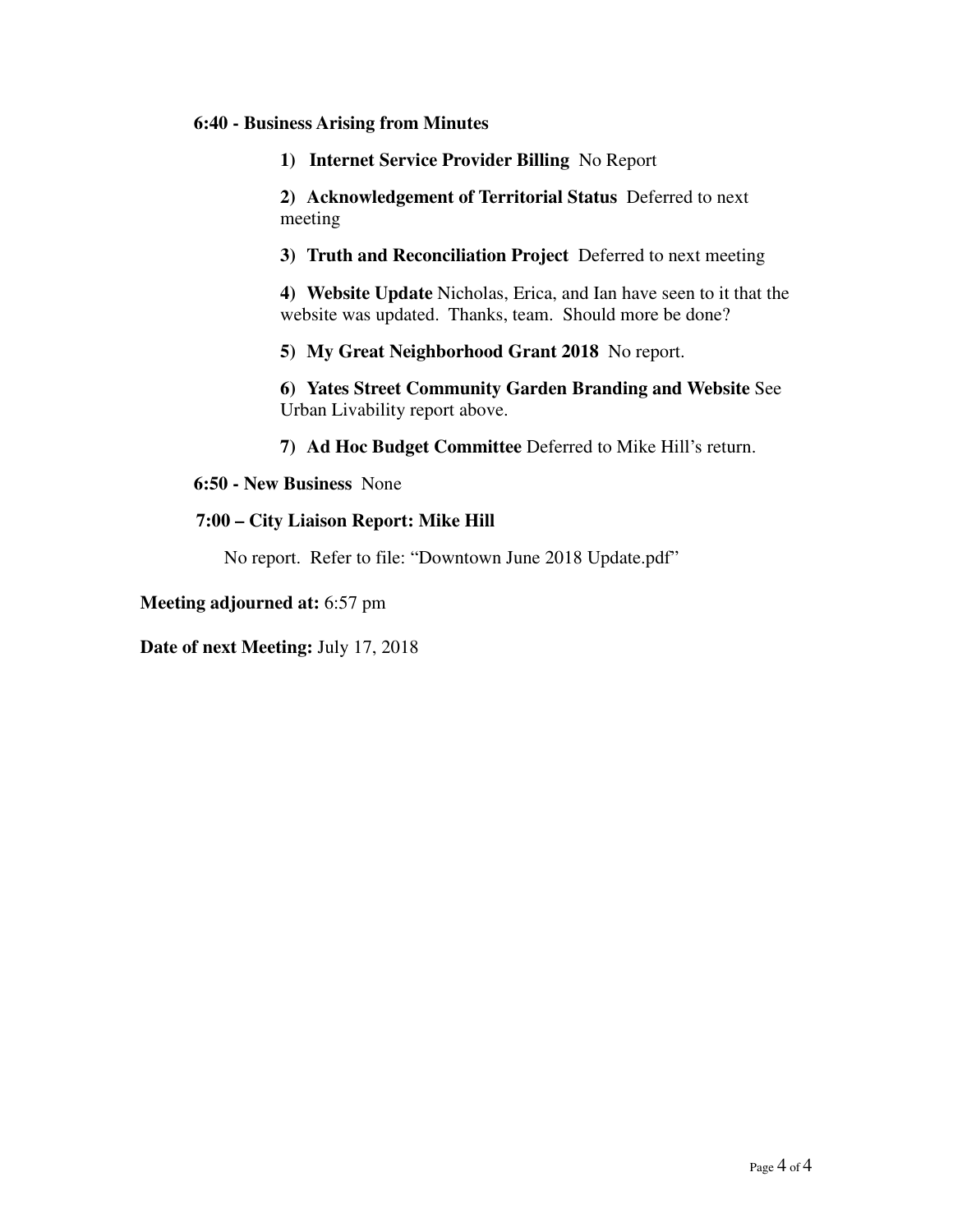## June 2018 Update

## **Downtown**

## **In Your Neighbourhood**

## **Capital City Station Bus Depot and BC Transit Downtown Terminal Pilot Project Update**

Council has recommended that upon Conclusion of the 18-month trial, to maintain the current configuration of Capital City Station for the next four years beyond the current term ending September 30, 2018, and continue to monitor and assess performance, as appropriate. They have also recommended maintaining the current BC Transit turnaround/layover configuration at Government/Superior, and continue to monitor and assess performance, as appropriate.

## **Process Improvements for Development Process**

- Council has directed staff to report back to Council with a proposed amendment to the CALUC 1. process that requires an initial meeting between the developer, the community, and city staff. The meeting would be facilitated by a neutral, third party facilitator with experience in bringing together disparate and diverse points of view.
- That staff report back to Council on the appropriate threshold for requiring such a meeting to ensure 2. that this is not an added, unnecessary step for most developments. Criteria might include a rezoning that increases density a certain percentage over the existing zoning or changes to the OCP.
- That staff report back to Council on the budget implications of this proposal and suggest potential 3. funding mechanisms for the mailout costs to be covered by the city.
- 4. Engage with CALUCs on this proposal.

## **Affordable Housing Units Through Community Amenity Contribution Policy**

Council has directed staff to ensure that the new CAC/Inclusionary Housing Policy is structured in such a way as to deliver, by 2026, at least 800 units of affordable housing that rent at between \$500 and \$875 per month and at least 450 units of affordable rental housing for families that rent at between \$875 and \$1375 per month.

## **Bike Lane Update**

At their May 24 Committee of the Whole meeting, Council received a report recommending that Council approve

- Approve the 60% design for Wharf Street AAA cycle track, and direct staff to proceed to detailed design and construction tender.
- Approve the 60% design for Humboldt Street AAA cycle track, and direct staff to proceed to detailed design and construction tender.
- Direct staff to accelerate the Vancouver Street AAA cycle track project as a priority (between Park Avenue and Bay Street), in place of the 2016 Cook Street project, and engage with stakeholders on the design as outlined in this report.

## **Participatory Budgeting**

On May 24, Council received a report recommending that Council direct staff to review and report back with information on the potential to engage a different organization from year to year to deliver the Participatory Budgeting Program for the City. This is proposed to focus on areas of youth, newcomers and neighbouhood spaces in each of the next three years.

## **Market Rental Study**

At their Committee of the Whole May 10 meeting, Council received a Market Rental Revitalization Study, a report providing information and recommendations regarding the results of a Market Rental Revitalization Study that was designed to achieve four supporting actions outlined in the Victoria Housing Strategy under the action of "Protect Existing Rental Stock".

Council accepted the report and made several recommendations including:

CITY OF VICTORIA | DOWNTOWN Neighbourhood Councillor: Charlayne Thornton Joe cthornton-joe@victoria.ca Neighbourhood Staff Contact: Michael Hill mhill@victoria.ca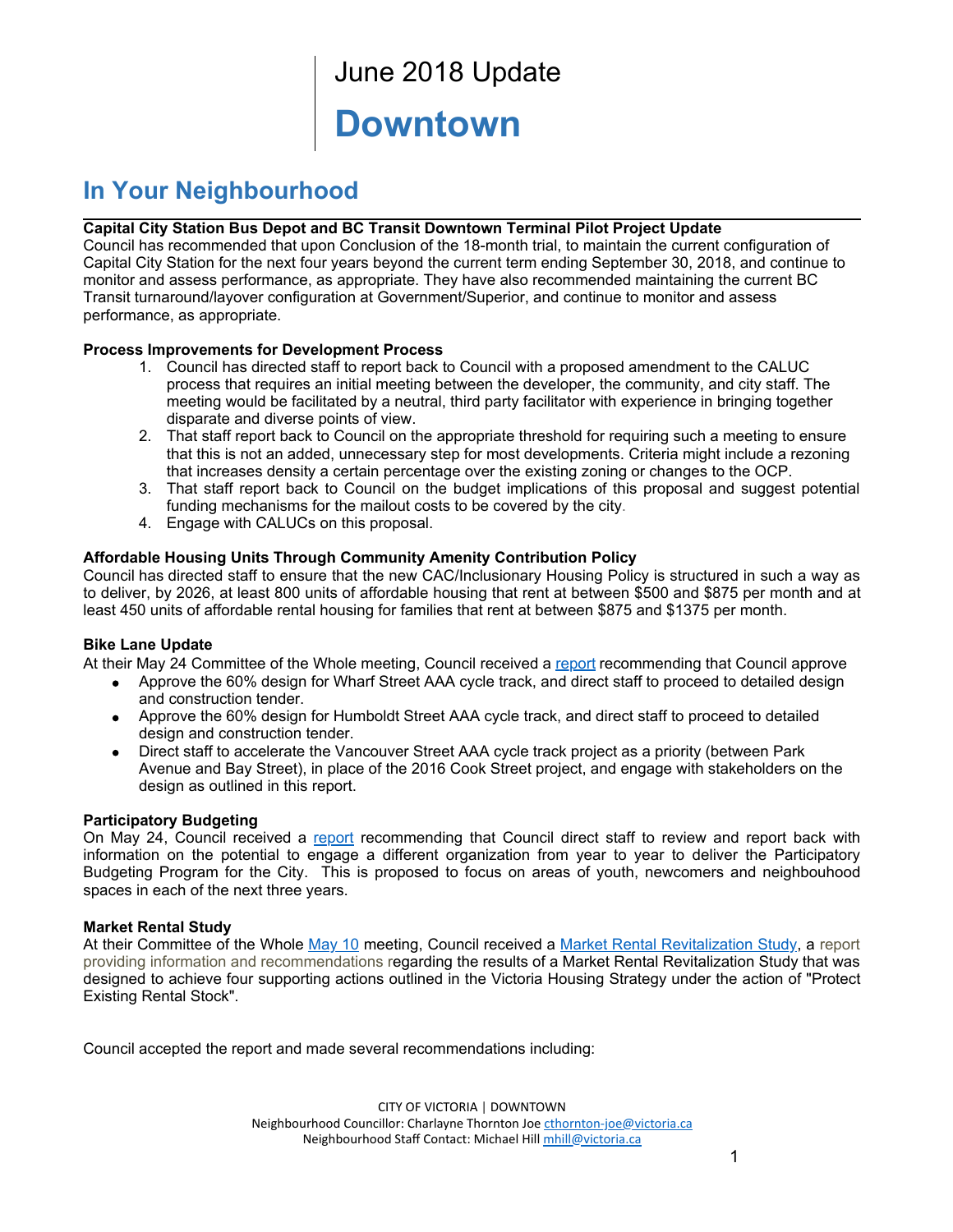## June 2018 Update

# **Downtown**

- Incorporate the market rental building inventory into City systems such as VicMap for public access
- Continue the Development Monitoring project to provide better tracking and upkeep of the rental building inventory
- Bring forward a bylaw to implement the Rental Property Standards of Maintenance elements
- Report back to Council with a Rental Property Standards of Maintenance Bylaw resourcing and implementation plan for budgetary approval
- Adopt the Tenant Assistance Policy
- Refer consideration of a grant program to provide support to organizations that provide information, education and support to tenants on residential tenancy matters to the 2019 financial planning process.

## **Fort Street Orientation Rides**

Interested in trying out the new Fort Street protected bike lanes? Throughout the month of June and all this summer the City is partnering with the Bike to Work Society to provide orientation rides that will highlight the new features along Fort Street and help people get familiar with the new bike lanes. Sign up for one of the rides this June listed below or check back soon for more dates!

Monday June 18<sup>th</sup>, 5-6pm Thursday June 21, 12pm – 1pm Tuesday June 26<sup>th</sup>, 5-6pm Wednesday July 4<sup>th</sup>, 12-1pm

Sign up for an orientation ride here: https://biketoworkvictoria.checkfront.com/reserve/

## **Crystal Pool and Fitness Centre Open House**

Join us **Tuesday, June 19, 2018** at Crystal Garden for an Open House event for the Crystal Pool and Wellness Centre Replacement Project. Over the past several months the project team has been refining the plans for the building, based on technical analysis and input received from residents. We look forward to hearing your feedback on the updated designs as we strive to produce a barrierfree, inclusive, high-quality recreation centre for the citizens of Victoria.

For your convenience, two sessions are offered: i) 3:00-5:00 p.m. and ii) 6:00-8:00 p.m. RSVP here to indicate which of the engagement sessions you plan to attend.

## **ConnectVictoria App**

Download the ConnectVictoria app and stay in touch with your City. Search jobs, latest news, events and more from the app. Report potholes and other issues right from your phone. Available for both Android and iOS. Learn more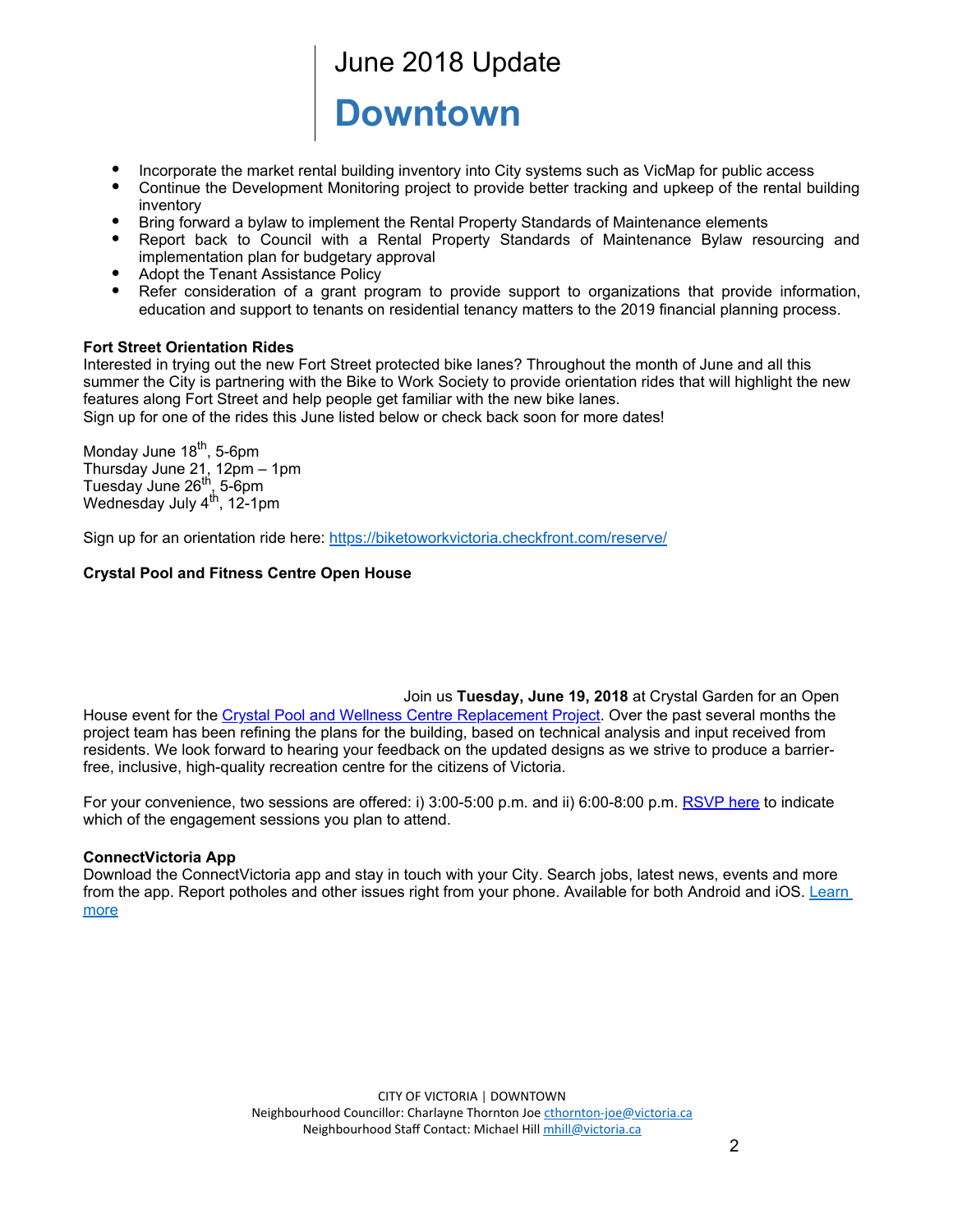## June 2018 Update **Downtown**

## **VicAlert**

VicAlert, the City of Victoria's free emergency notification service, now has one phone number for voice call alerts: 778.400.4845. Save this Vic-Alert # in your cell phone's Favourites and bypass the Do Not Disturb function so that you can receive emergency voice call alerts at any time – even when you're asleep. www.VictoriaReady.ca

## **Direction for the 2019 Financial Plan**

Through the 2015-2018 Strategic Plan, Council has provided direction for a maximum tax increase of inflation plus 1%.The Province of BC is introducing a new payroll tax in 2019 which will eventually replace Medical Services Plan (MSP) premiums in 2020. The estimated impact of this tax and the MSP premiums to the City for 2019 is \$2.3 million. With this in mind, Council has asked staff to prepare a draft 2019

Financial Plan for Council's consideration that maintains existing services and service levels, and continues the in-progress initiatives within the Strategic Plan, with two options:

- One that keeps the tax increase to no more than inflation plus 1%, including police;
- A second option that keeps the tax increase to no more than inflation plus 1%, including police, plus an  $\bullet$ additional tax increase to accommodate the impact of the new health tax increase.

These options will be presented to Council in the late fall 2018.

Read the Committee of the Whole Report

## **Mayors' Joint Report on Citizens' Assembly on Amalgamation**

On January 22, the Mayors of Victoria and Saanich wrote to the Honourable Selina Robinson, Minister of Municipal Affairs and Housing, requesting a meeting to seek the Province's assistance to begin dialogue on establishing and funding a Citizens' Assembly to study amalgamation of the two municipalities. Following that meeting, Council last night unanimously passed a motion that Victoria and Saanich hold a joint Committee of the Whole meeting to discuss what question both local governments will place on the October 20, 2018 municipal election ballot to ask voters if they want the municipalities to explore amalgamation

through a Citizens' Assembly and other studies. In its discussion of the motion, Council emphasized that this process is about gathering information, and does not presume any outcome. The date for the joint Committee meeting is still to be set. You can read more here.

## **Summer Camps in the City**

Check out the latest Active Living Guide for summer camps for ages 412. Playground camps, sailing, skateboarding, computer, horses, Hogwarts, camping, surfing, pirates, farming, soccer, swimming, claymation movie production, kayaking, martial arts and more. We have a whole summer of fun for different budgets and interests: Victoria.ca/recreation.

## **Bylaw for Animal Responsibility**